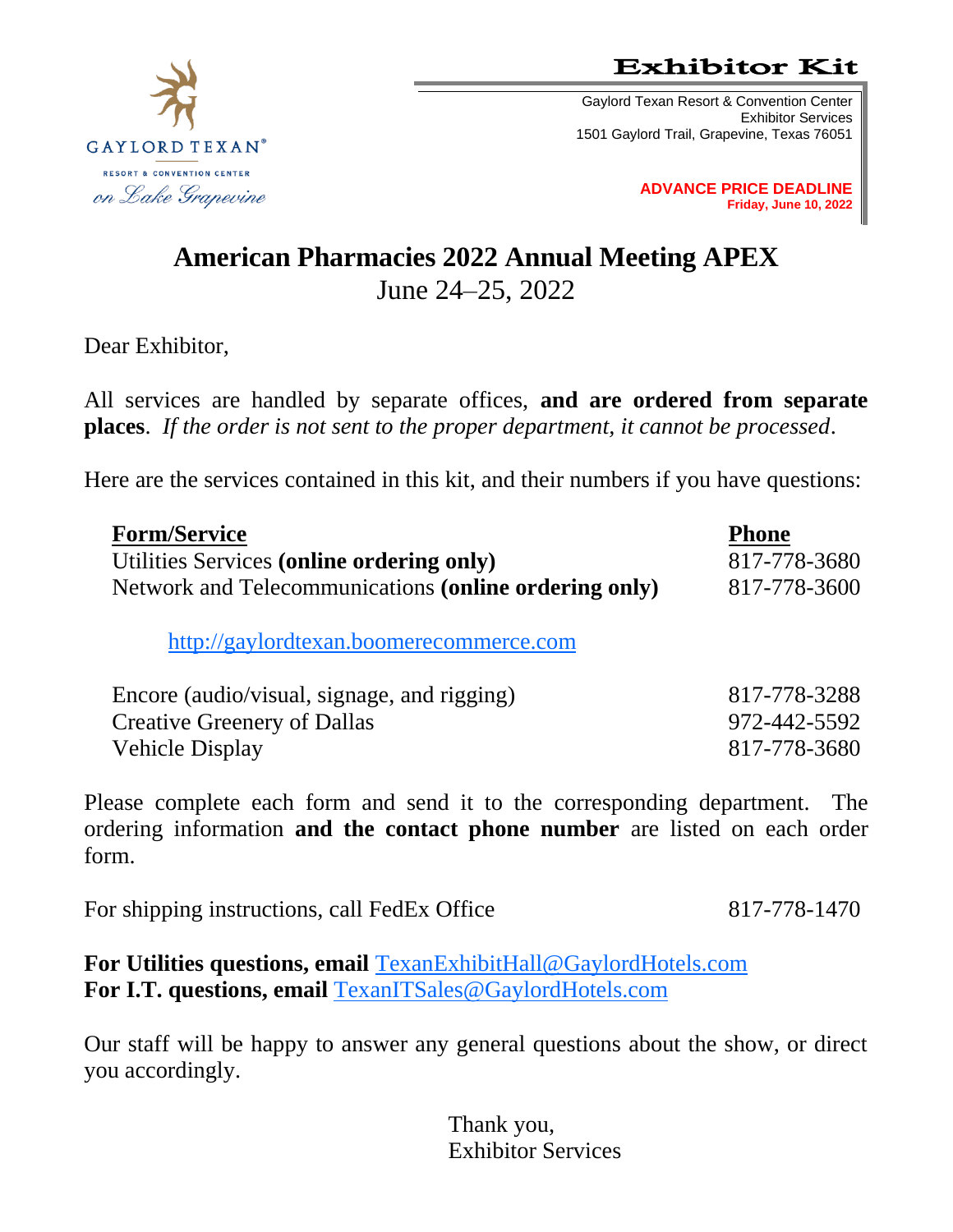

## **Convention Center Rules & Regulations**

Gaylord Texan Resort & Convention Center Exhibitor Services 1501 Gaylord Trail, Grapevine, Texas 76051

p 817-778-3680

## **Rules and Regulations for Exhibits and Displays**

## **Utilities Orders**

- A discounted rate is available for orders received by the Advance Price Deadline of fourteen (14) days prior to show start. Any change made to an advance order or standard priced order will be charged at a rate according to the date.
- Payment is accepted in the form of VISA, MASTERCARD, DISCOVER, and AMERICAN EXPRESS.The local sales tax (currently at 8.25%) will be applied to all equipment, services, and labor orders.
- Checks and cash will not be accepted. Any check received will be promptly returned via U.S. Mail with a request for a credit card payment. Full payment must be received at least fourteen (14) days prior to the first day of show to qualify for the Advance Price.
- **Cancellation for services must be received** *in writing* **at least 48 hours prior to move-in date to avoid charges**. Each service is handled by individual departments and must be cancelled through each department separately (e.g., Utilities, Information Technology, Rigging, Audio-Visual, etc.). *Credit for services not used will not be given if cancelled less than 48 hours prior to move-in date*.

## **Labor/Special Instructions**

- Requests for early utilities installation and/or utilities labor must be submitted *in writing* to Exhibitor Services along with utilities order and booth diagram. Early utilities installation cannot be guaranteed if the request is received after the Advance Price Deadline of fourteen (14) days prior to show start.
- Utilities labor and material charges are based on booth diagram specifications and show floor requests from exhibitors or thirdparty setup persons, including decorators and exhibit houses.
- Island booths without a diagram will not be set until booth representative arrives at show site and speaks with Exhibitor Services.
- Utility rates do NOT include connecting utilities (power, water, air, drainage) to equipment inside the booth. Labor charges may apply for relocation of electricity source or exhibitor-installed cords requiring troubleshooting and/or redistribution in booth. *Labor rates: 7:00AM–6:00PM, \$90 per hour 6:01PM–6:59AM, \$140 per hour (1 hour minimum)*
- The exhibitor will be required to make all final connections to their equipment. Gaylord Texan staff does not make connections to equipment. Furthermore, Gaylord Texan will provide any special receptacles requested in advance.

## **Carts/Supplies**

- Gaylord Texan does NOT supply any equipment (e.g., carts, dollies, hand-trucks, pallet-jacks, forklifts, etc.). All material moving must be arranged through the general contractor.
- Gaylord Texan does NOT provide cleaning supplies, vacuums, large waste receptacles, or janitorial services for the exhibit space. All cleaning must be arranged through the general contractor.

## **Loading Dock**

- Exhibits, displays, and equipment **must** be brought into and taken from the building via the loading dock only.
- Parking is NOT allowed at the loading dock. You must unload your vehicle and immediately move it to the parking garage. *You may not set up in the building while your vehicle is at the dock. During move-out you must have your things ready to load before you move your vehicle to the dock*.
- Vehicles are NOT allowed on the loading dock or the loading dock ramps.

## **Marshalling**

Vehicles (e.g., association trucks, production trucks, trailers, etc.) with PRIOR PERMISSION from Exhibit Hall management may park overnight in the Marshalling Yard for \$75 per vehicle per night. You must have prior permission from Exhibit Hall management. NO EXCEPTIONS. Vehicles with prior permission may park at the Exhibit Hall dock for \$200 per vehicle per night.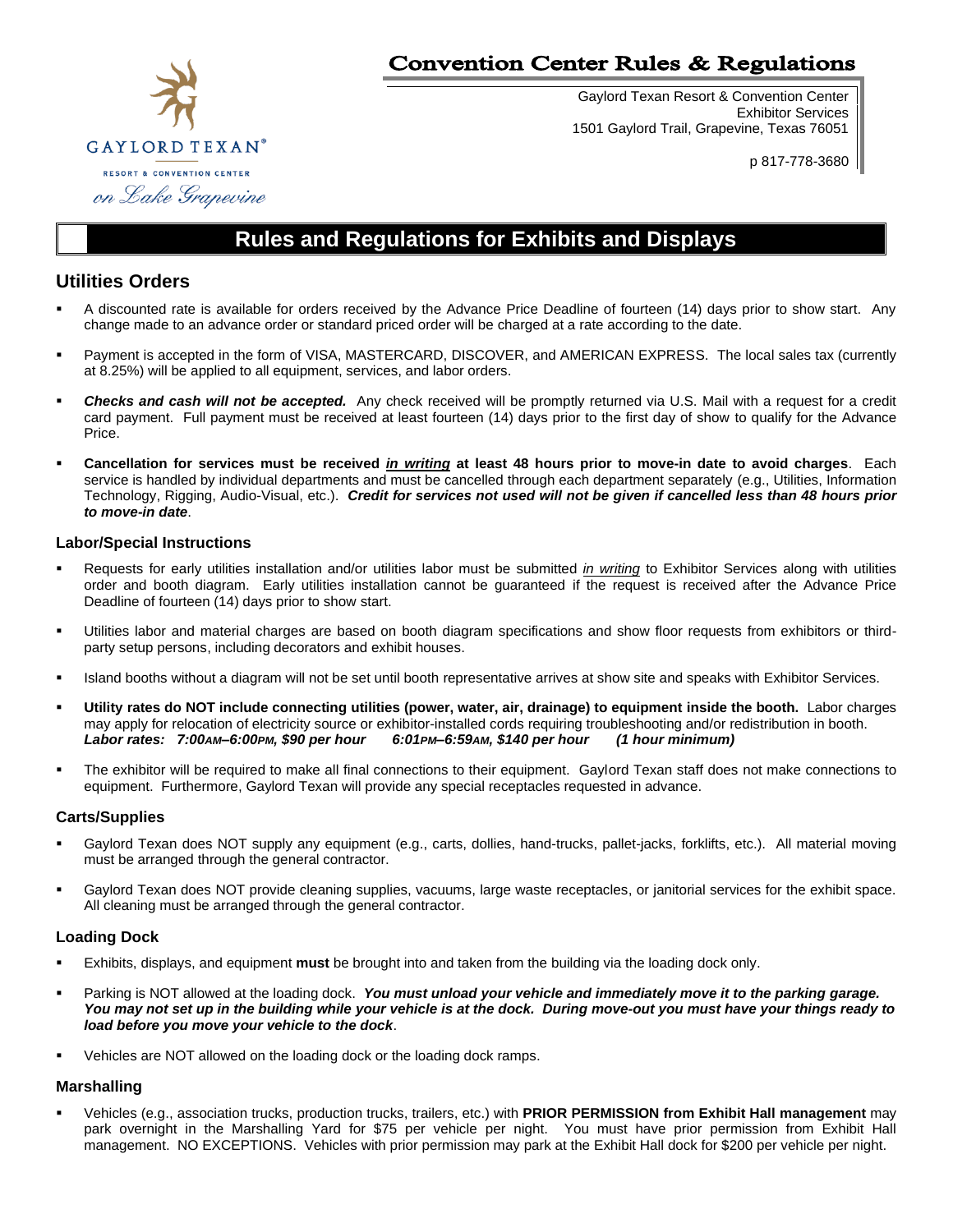

## **Convention Center Rules & Regulations**

Gaylord Texan Resort & Convention Center Exhibitor Services 1501 Gaylord Trail, Grapevine, Texas 76051

p 817-778-3680

# **Rules and Regulations for Exhibits and Displays (continued)**

### **Food & Beverage**

- The hotel reserves the right to purchase, prepare, and provide all food and beverage items. In-booth food and beverage requests should be directed to your group Catering Manager. Contact Exhibitor Services to be put into contact with the Catering Manager.
- Cooking permit must be obtained before any cooking activity is permitted within the building (contact Exhibitor Services). A 3A40 B.C. fire extinguisher must be in the booth within thirty (30) feet of each cooking device. Compliance with all local Health Department rules and regulations is required. Holding tanks for cooking residue (oils, grease, etc.) are required. Cleaning of equipment is NOT permitted in restrooms. Clean-up arrangements must be coordinated in advance through show management.

#### **Convention Center**

- Stick-on decals (except name tags) may NOT be distributed or used in the building.
- Painting of any kind (exhibits, displays, equipment, etc.) is NOT allowed inside the building.
- "Day tanks" of bottled gas may be used in conjunction with an approved exhibit or display for cooking or demonstration purposes. Tanks must have a release valve and **MUST** be removed from the building at the close of daily activities.
- Drones are NOT allowed to be flown inside any building.

#### **Exhibits**

- Decorations, banners, signs, etc., may NOT be affixed to any wall, door, window, column, ceiling, or painted surface in the building.
- Static helium balloon displays are permitted in the building. Helium balloons may NOT be used as giveaways. **A labor charge will be assessed to retrieve a balloon from the Exhibit Hall or ballroom ceiling.** Helium tanks must be secured to a cart or column while inside the building and must be removed daily. Storage of tanks is NOT allowed inside the building.
- In accordance with the Grapevine Fire Marshal, no exhibit, display, or drape may obstruct, impede, or otherwise hinder access to fire exit doors, fire strobes, fire speakers, fire department access cabinets, fire alarm pulls, or electrical boxes (on left side of columns).
- Vehicles that are used as part of a display must have less than  $\frac{1}{4}$  tank of fuel, or fewer than five (5) gallons, whichever is less. The tank must be sealed (taped) or have a locking gas cap. The positive battery cable must be disconnected from the battery and taped. You must provide keys to the vehicle to Exhibit Hall management. The exhibitor is responsible for contacting the Grapevine Fire Marshal to schedule a vehicle inspection. The Fire Marshal must be contacted *NO LESS* than 48 hours before moving the vehicle into the building (see Vehicle Application in Exhibitor Kit). Vehicles are NOT to be started or driven on the ballroom level.
- Covered or multi-leveled booths over 300 square feet must have an automatic extinguishing system or required fire watch personnel. Scaled, stamped plans of the booth must be submitted. Cost of fire watch personnel is determined by the Grapevine Fire Marshal.
- Haze and smoke producing devices must use water-based fluids. The use of these devices must be approved in advance through Convention Services in conjunction with Grapevine Fire Rescue and Gaylord Texan Director of Security.

| Maximum floor weight |                       | Exhibit Hall: 350 PSF Ballrooms: 150 PSF |                        |  |
|----------------------|-----------------------|------------------------------------------|------------------------|--|
| Maximum height       | Exhibit Hall: 22 feet | Ballroom Level: 22 feet                  | Tate Ballroom: 20 feet |  |

No forklifts or boom lifts are allowed on the ballroom level.

#### **Liability**

The hotel is not responsible for any injury, loss, or damage that may occur to the exhibitors, agents, employees, property or any other person or property prior to, during or subsequent to the period covered by the exhibit contract.

#### **Lighting**

Customized lighting is available in the Exhibit Hall for \$250. Subsequent changes to custom lighting are \$125 per incident.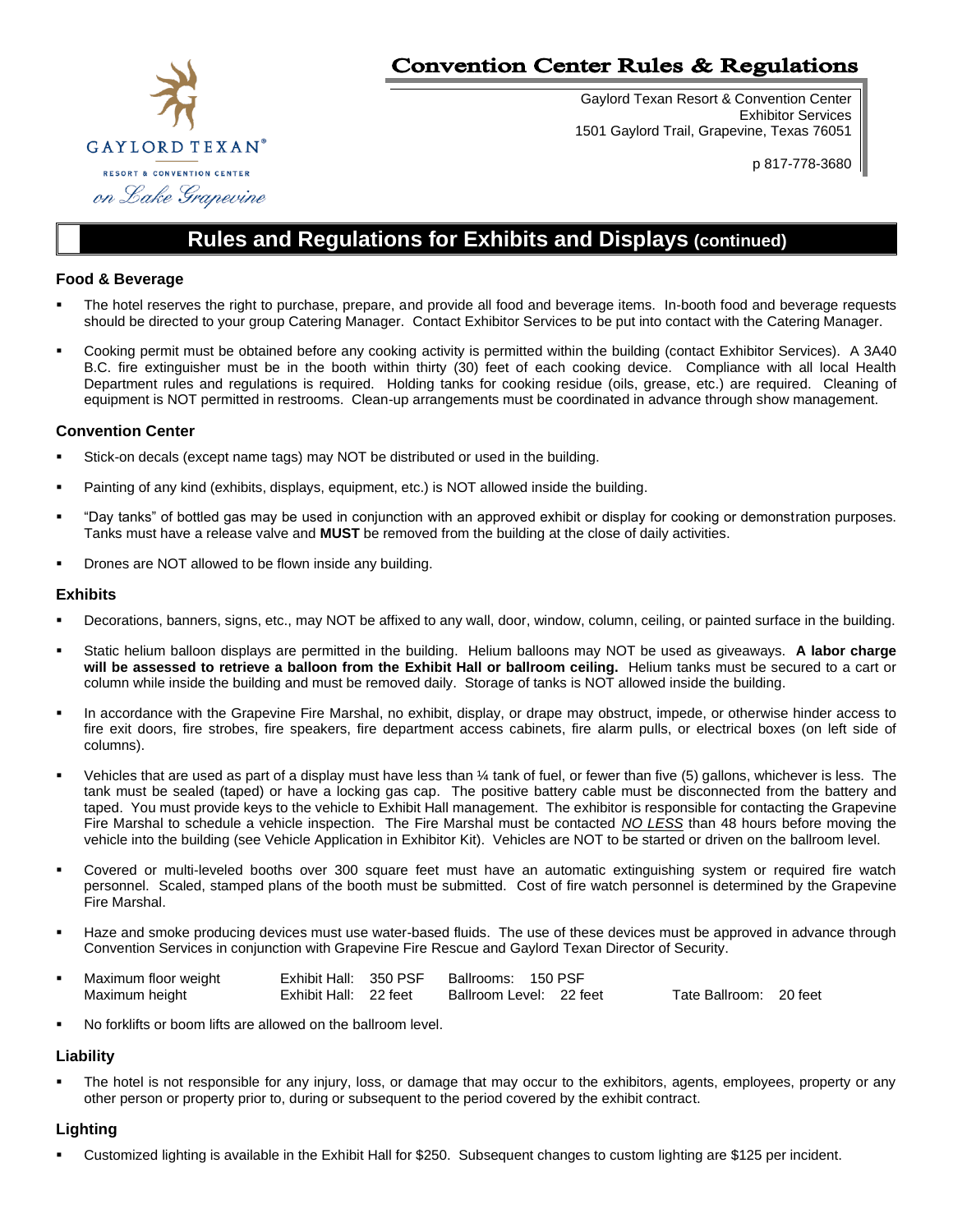

## **GENERAL TERMS AND CONDITIONS:**

#### ▪ **Orders placed more than 14 days prior to event will be eligible to use Advanced Pricing.**

- Installation of telephone, telecommunications, network and cabling services within Gaylord Texan Resort & Convention Center is exclusive. Telecommunication services (voice and data) must be ordered by each exhibitor separately and are not to be shared with other exhibitors. Routine audits are preformed to ensure adherence.
- All prices are for rental of services only. Material and equipment furnished by Gaylord Texan Resort & Convention Center for telecommunication services shall remain the property of Gaylord Texan Resort & Convention Center's unless otherwise specified, and shall be returned to Gaylord Texan Resort & Convention Center's Exhibitor Service desk at the close of show. There will be a \$250.00 charge for lost or damaged telephone sets and a \$250.00 charge for lost or damaged network equipment. Gaylord Texan Resort & Convention Center is not responsible for lost or damaged equipment while in the exhibitor's possession.
- Under no circumstances shall anyone other than Gaylord Texan Resort & Convention Center's Information Technology technicians make any special wiring within the resort property. Only Gaylord Texan Resort & Convention Center's Information Technology technicians are authorized to modify system wiring or cabling. Any wiring or cabling damage costs (plus administration fees) will be billed to the exhibiting firm name.
- Delivery of all voice and data transmission lines ordered from an outside vendor will only be allowed to the second floor Data Center. All circuit installs must be coordinated with Gaylord Texan Resort & Convention Center's Information Technology group at least 9 weeks in advance of show date.
- All exhibitor telephone and network services will be disconnected on the last day of the event, sixty (60) minutes after the show's official closing time.
- Rates quoted for all services include bringing the requested communication services to the booth in the most convenient manner and do not include special wiring, over-head drops and/or special placement of communication services, computer equipment or intranet working cabling. All island booths will require a scaled diagram with orientation. Additional labor and materials may be charged for precise placement of communication services. Additional labor charges may be required for relocating service after installation. Gaylord Texan Resort & Convention Center will not be responsible for any cutting or altering of any floor coverings in order to bring voice or data services to a booth.
- Changes to original orders will require a service order to be signed by the exhibitor acknowledging receipt of service and any associated labor. Labor is charged in ½ hour increments (minimum charge is ½ hour). Labor rate is \$75.00/hour.
- Notification of cancellation must be received in writing a minimum 48 hours prior to scheduled opening **date. Credit will not be given for connections installed and not used. No credit will be given for service canceled less than forty-eight (48) business hours prior to the scheduled event opening. Disputes concerning services must be filed by the exhibitor with the Exhibitor Services Department prior to the close of show. Gaylord Texan Resort & Convention Center will resolve disputes in a timely manner.**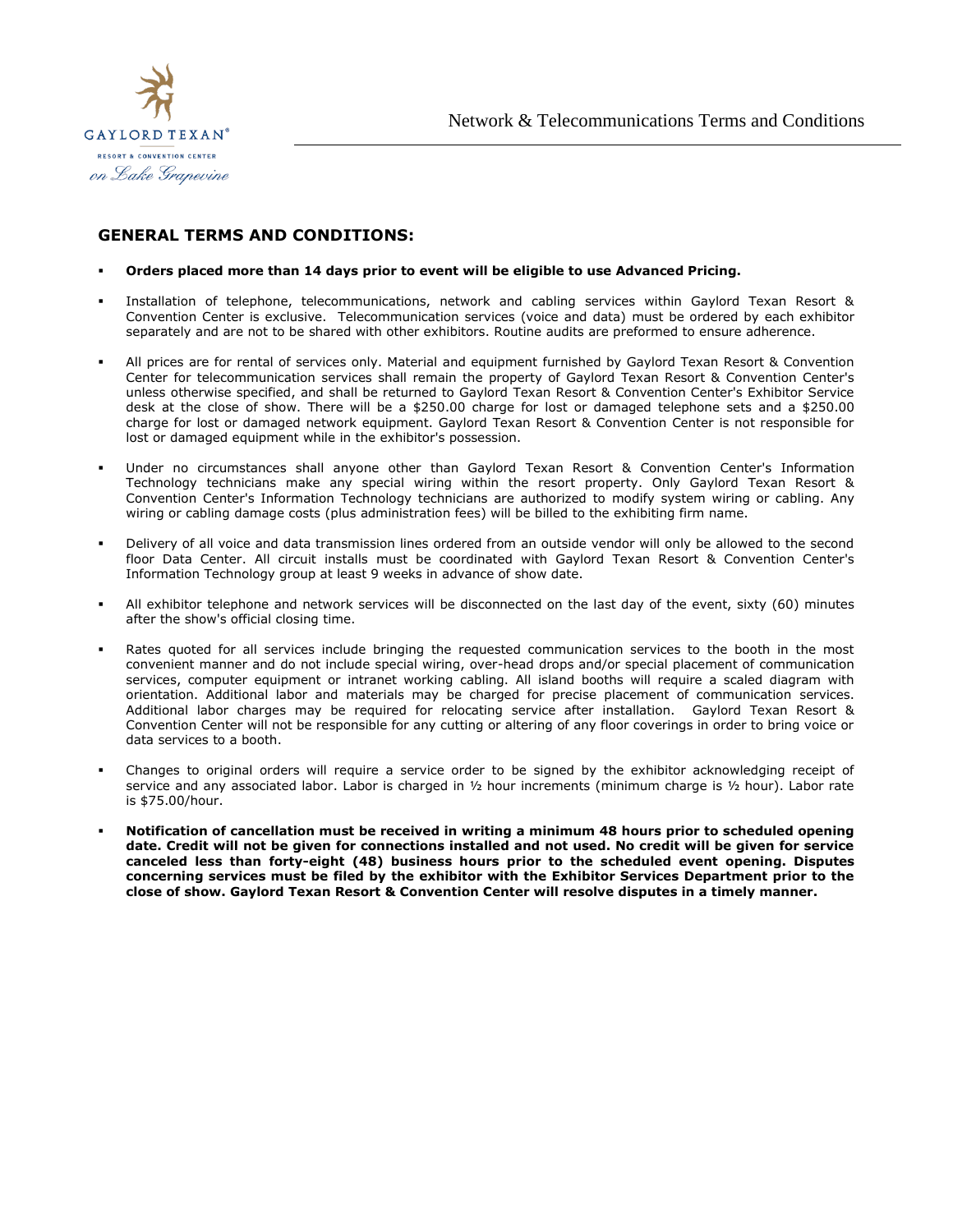

## **NETWORK | INTERNET | WIRELESS:**

- The network connections provided by Gaylord Texan Resort & Convention Center may be used only by the directors, officers and employees of the company; exhibitors, agents and consultants while performing service for the exhibiting company and cannot be resold or distributed to other companies unless by specific contractual agreement. The services being provided by Gaylord Texan Resort & Convention Center will facilitate communications between the Gaylord Texan Resort & Convention Center's authorized users and the entities reachable through the Internet. Users of Gaylord Texan Resort & Convention Center services shall use reasonable efforts to promote efficient use of the network to minimize, and avoid if possible, unnecessary network traffic and interference with the work of other users of the interconnected networks.
- Users of Gaylord Texan Resort & Convention Center services shall not disrupt any of Gaylord Texan Resort & Convention Center network or other associated networks as a whole or any equipment of system forming part of their systems, or any services provided over, or in connection with any of Gaylord Texan Resort & Convention Center or other associated networks. Gaylord Texan Resort & Convention Center services shall not be used to transmit any communication where the meaning of the message, or it's transmit distribution, would violate any applicable law or regulation or would likely be highly offensive to the recipient or recipients thereof.
- Gaylord Texan Resort & Convention Center reserves the right to troubleshoot with tools such as Sniffer Pro, FLUKE network analyzers, etc. Gaylord Texan Resort & Convention Center reserves the right to immediately disconnect network connections when activity such as denial of service attacks, port scans, or any other form of network performance degradation activities are detected. After disconnection, isolation and quarantine assistance will be given.
- All devices for which Gaylord Texan Resort & Convention Center provides Internet or Networking connectivity shall be required to obtain a Gaylord Texan Resort & Convention Center assigned IP address. At no time, while connected to Gaylord Texan Resort & Convention Center network, will the customer use their own DHCP server unless by specific agreement. Physical layer network audits are performed to ensure adherence.
- For wired connections The Customer must provide the node equipment (personal computer, etc.) properly configured, as well as a standard Ethernet adapter card, rated for 10/100Mbps with an RJ-45 jack. The Customer is responsible for the proper configuration of computing machinery and software for Internet and Ethernet communications.

Internet Performance Disclaimer: Gaylord Texan Resort & Convention Center does not guarantee the performance, routing, or throughput, either expressed or implied, of any data circuit connectivity with regards to the Internet and/or Internet backbones beyond any facility we service. Gaylord Texan Resort & Convention Center is the exclusive supplier of Internet connectivity for all events within the facility. We are equipped with a Gigabit dedicated Internet connection to a tier 1 Internet Service Provider, and can provide Internet and networking connectivity to any location on property.

**Internet Security Disclaimer: Gaylord Texan Resort & Convention Center does not provide security such as, but not limited to firewalls, NATing devices, virus protection, etc. for any Internet services we provide. It is the sole responsibility of the exhibitor or customer to provide all necessary security. With execution of this document the Customer is agreeing to the Terms and Conditions of this document and will hold Gaylord Texan Resort & Convention Center and its agents and contracts harmless for any and all liabilities arising from the use of non-secured data circuits**.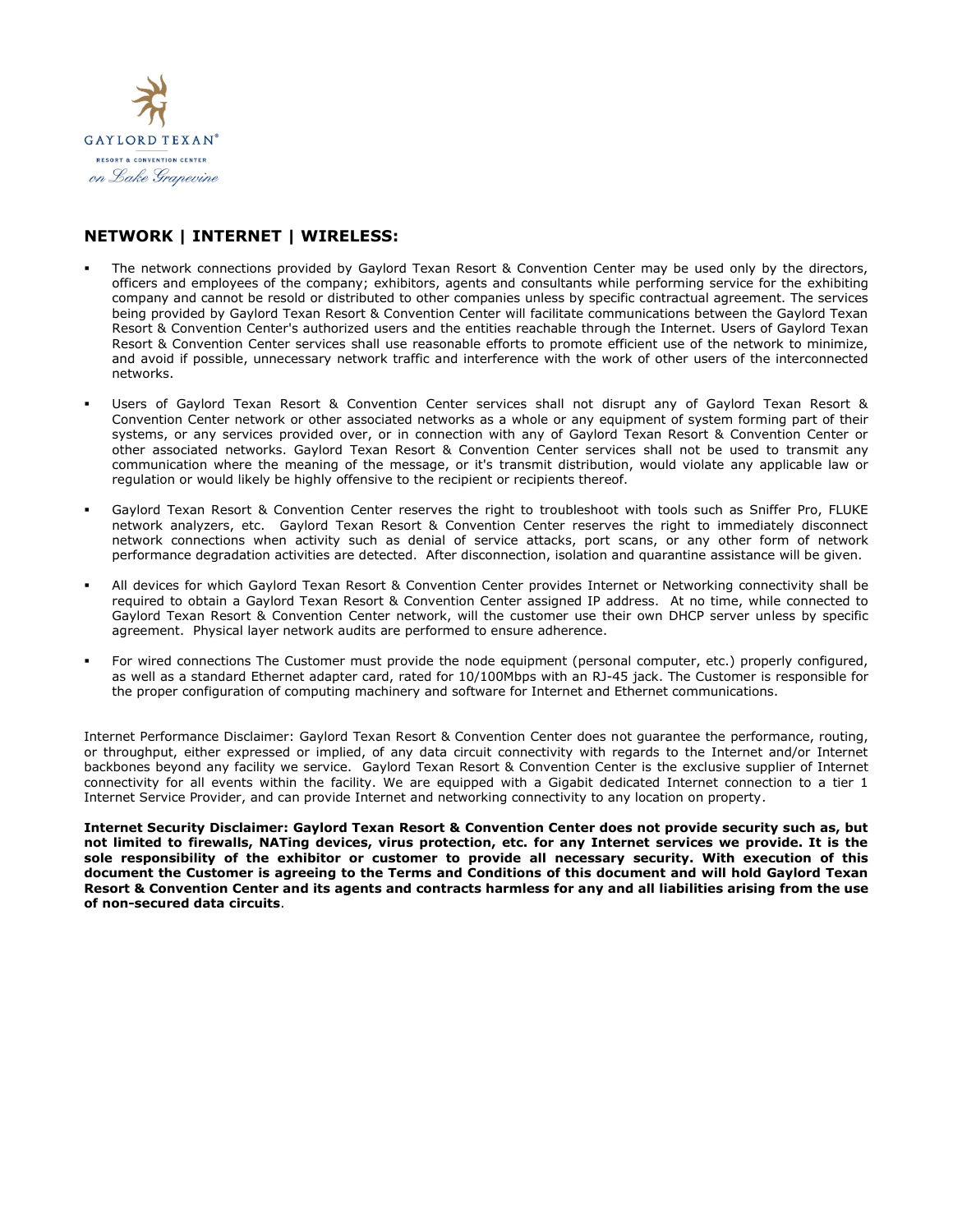

# **EXHIBITOR SERVICES**

Create the ultimate brand experience with a sensory-rich environment

that drives attendee interest.

RESORT & CONVENTION CENTER

on Lake Grapevine

www.psav.com/riggingform

| NAME OF CONFERENCE      |                      | <b>START DATE</b>    |              | <b>END DATE</b>        | NO. OF EVENT DAYS      |              |
|-------------------------|----------------------|----------------------|--------------|------------------------|------------------------|--------------|
|                         |                      |                      |              |                        |                        |              |
|                         |                      |                      |              |                        |                        |              |
|                         |                      |                      |              |                        |                        |              |
| ORGANIZATION NAME       |                      | ON-SITE CONTACT NAME |              |                        | ROOM/EXHIBIT BOOTH NO. |              |
|                         |                      |                      |              |                        |                        |              |
|                         |                      |                      |              |                        |                        |              |
|                         |                      |                      |              |                        |                        |              |
| <b>STREET ADDRESS</b>   |                      | CITY                 |              | <b>STATE</b>           | ZIP CODE               |              |
|                         |                      |                      |              |                        |                        |              |
|                         |                      |                      |              |                        |                        |              |
| <b>TELEPHONE NUMBER</b> | <b>DELIVERY DATE</b> | <b>DELIVERY TIME</b> |              | <b>DAM</b> PICKUP DATE | PICKUP TIME            | $\square$ AM |
|                         |                      |                      |              |                        |                        |              |
|                         |                      |                      | $\square$ PM |                        |                        | $\square$ PM |
|                         |                      |                      |              |                        |                        |              |
| <b>EMAIL ADDRESS</b>    |                      | <b>ORDERED BY</b>    |              |                        |                        |              |
|                         |                      |                      |              |                        |                        |              |
|                         |                      |                      |              |                        |                        |              |
|                         |                      |                      |              |                        |                        |              |

ORDERING INSTRUCTIONS: To guarantee equipment availability and advanced-rate pricing, place your order at least 21 days prior to delivery. Prices are for exhibit floor only. All rental prices subject to a 15% markup if ordered day of. Operator labor, if requested, is subject to the prevailing hourly rate with a five-hour minimum. An electronic receipt will be emailed to you. The total charge per item is determined by multiplying<br>the price by the quantity ordered. Please include applicable Sales Tax o

#### PSAV WILL CONTACT YOU DIRECTLY FOR PAYMENT INFORMATION. PRICING IS PER SHOW.

Tax Exempt Status - If you are exempt from payment of sales tax, we require you to forward an exemption certificate for the state in which the services are to be provided.

Cancellations - Cancellations received within 48 hours of the scheduled delivery date are subject to a 50 percent fee applicable to equipment and tax. Cancellations received on the day of scheduled delivery or "no shows" are subject to the full amount of the order, including installation, drayage and tax. Labor and/or service charges may apply and/or loss damage waiver.

Shipping Instructions - Mark any materials sent to the venue as follows:

- 1. Address Packages to: Gaylord Texan, 1501 Gaylord Trail, Grapevine, TX 76051
- 2. Hold for Arrival Attn: Guest's Name and/or Organization
- 3. Complete Return Address

RIGGING

- 4. Number of Boxes (ex: Box 1 of 2, Box 2 of 2)
- Form Submission Email completed forms to: bmonefeldt@psav.com.

| <b>MONITORS</b>                                           | <b>PRICE</b> | OΤΥ | <b>TOTAL</b>                  |
|-----------------------------------------------------------|--------------|-----|-------------------------------|
| 32" LCD monitor                                           | 855          |     | 0<br>Ś                        |
| □ Dual-post stand □ Table stand                           |              |     |                               |
| 46" LCD monitor                                           | \$1,175      |     | 0<br>s                        |
| $\Box$ Dual-post stand<br>□ Table stand                   |              |     |                               |
| 55" LCD monitor                                           | \$1,975      |     | o<br>s                        |
| $\Box$ Dual-post stand<br>□ Table stand                   | □ Speakers   |     |                               |
| 70" LCD monitor                                           |              |     | Please contact PSAV for quote |
| $\Box$ Dual-post stand $\Box$ Table stand                 | □ Speakers   |     |                               |
| <b>AUDIO EQUIPMENT</b>                                    | <b>PRICE</b> | OΤY | <b>TOTAL</b>                  |
| Wired handheld microphone                                 | 245<br>\$    |     | Ŝ<br>0                        |
| Wireless microphone                                       | 645          |     | 0                             |
| <b>D</b> Handheld<br>$\Box$ Lavaller                      |              |     |                               |
| Wireless headset microphone                               | 275<br>S.    |     | 0<br>s                        |
| Requires wireless microphone unit to operate              |              |     |                               |
| Powered speaker                                           | 585<br>S.    |     | 0<br>s                        |
| Up to five people                                         |              |     |                               |
| Sound system                                              | \$1.485      |     | s<br>0                        |
| two speakers, two stands, one mixer, one wired microphone |              |     |                               |
| up to 20 people                                           |              |     |                               |
| 4-channel mixer                                           | \$245        |     | 0                             |
| <b>ACCESSORIES</b>                                        | <b>PRICE</b> | OΤΥ | <b>TOTAL</b>                  |
| DVD player                                                | 255<br>S.    |     | Ŝ<br>0                        |
| Laptop                                                    | 645          |     | 0                             |
|                                                           |              |     |                               |
| <b>PROJECTION</b>                                         | <b>PRICE</b> | OTY | <b>TOTAL</b>                  |
| 42"- 54" Rolling cart                                     | 95<br>S      |     | S<br>0                        |
| <b>Tripod screen</b>                                      | 265          |     | 0                             |
| $\Box$ 6' $\Box$ 7' $\Box$ 8'                             |              |     |                               |

| <b>CUSTOM ITEMS</b> | PRICE QTY TOTAL |  |  |
|---------------------|-----------------|--|--|
|                     |                 |  |  |
|                     |                 |  |  |
|                     |                 |  |  |
|                     |                 |  |  |
|                     |                 |  |  |

All rigging requests should be placed using the Rigging Request Form.

#### **SPECIAL REQUESTS**

Please add any items not listed above that you require.

On-site labor rate is \$120 per hour.

All rental prices are subject to a 15% markup when ordered on site.

**Bud Monefeldt** Director of Sales - PSAV® **Gaylord Texan** 1501 Gaylord Trail, Grapevine, TX 76051 office: 817.778.3298 - email: bmonefeldt@psav.com

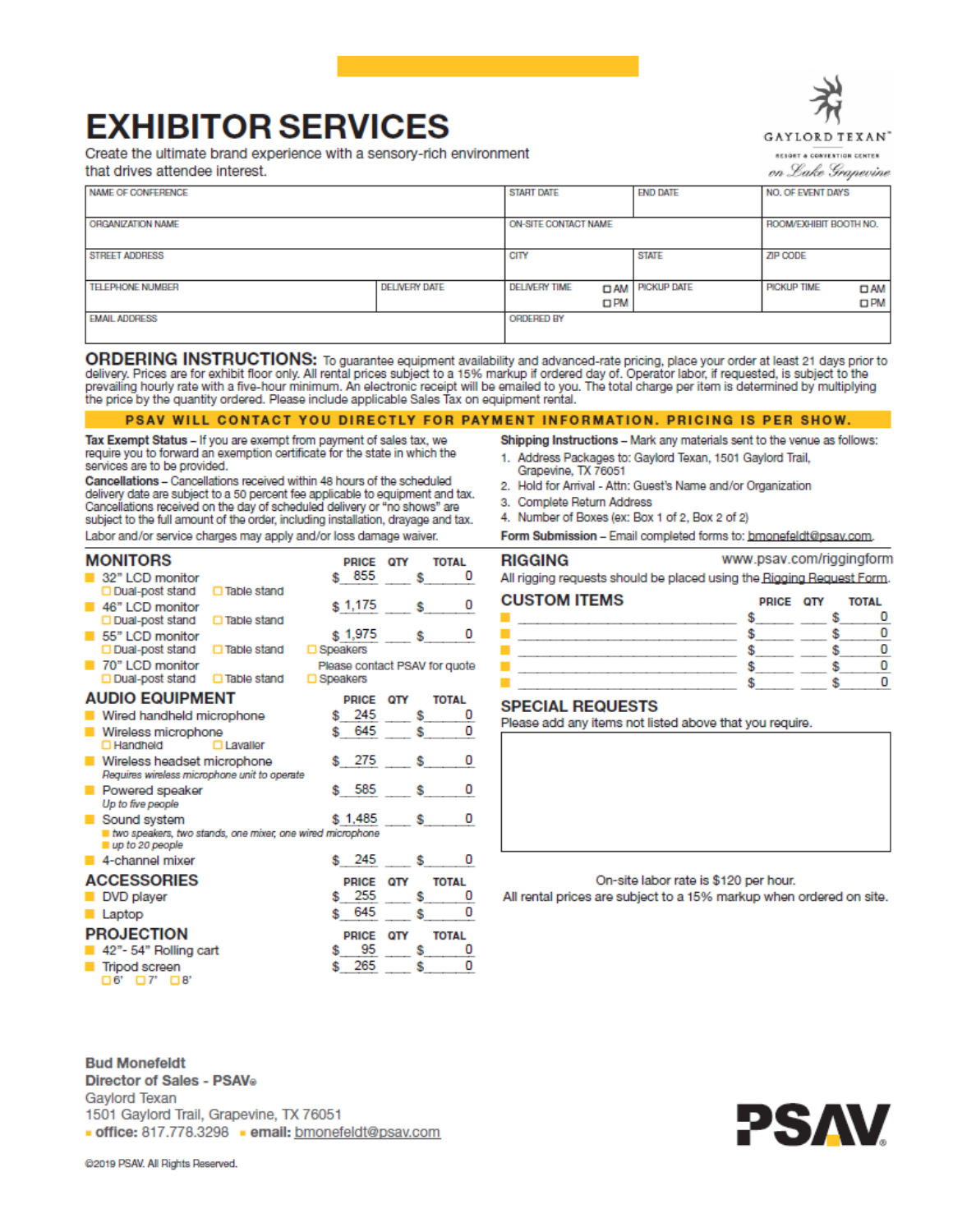# **EXHIBITOR SERVICES**

Create the ultimate brand experience with a sensory-rich environment that drives attendee interest.



#### **BOOTH DIAGRAM** ORGANIZATION NAME ROOM/EXHIBIT BOOTH NO. **SHOW NAME SHOW DATES**

Please indicate on the grid the location of your requested AV using X to signify AV items.



Adjacent Booth No.

**Bud Monefeldt** Director of Sales - PSAV® Gaylord Texan 1501 Gaylord Trail, Grapevine, TX 76051 office: 817.778.3298 - email: bmonefeldt@psav.com

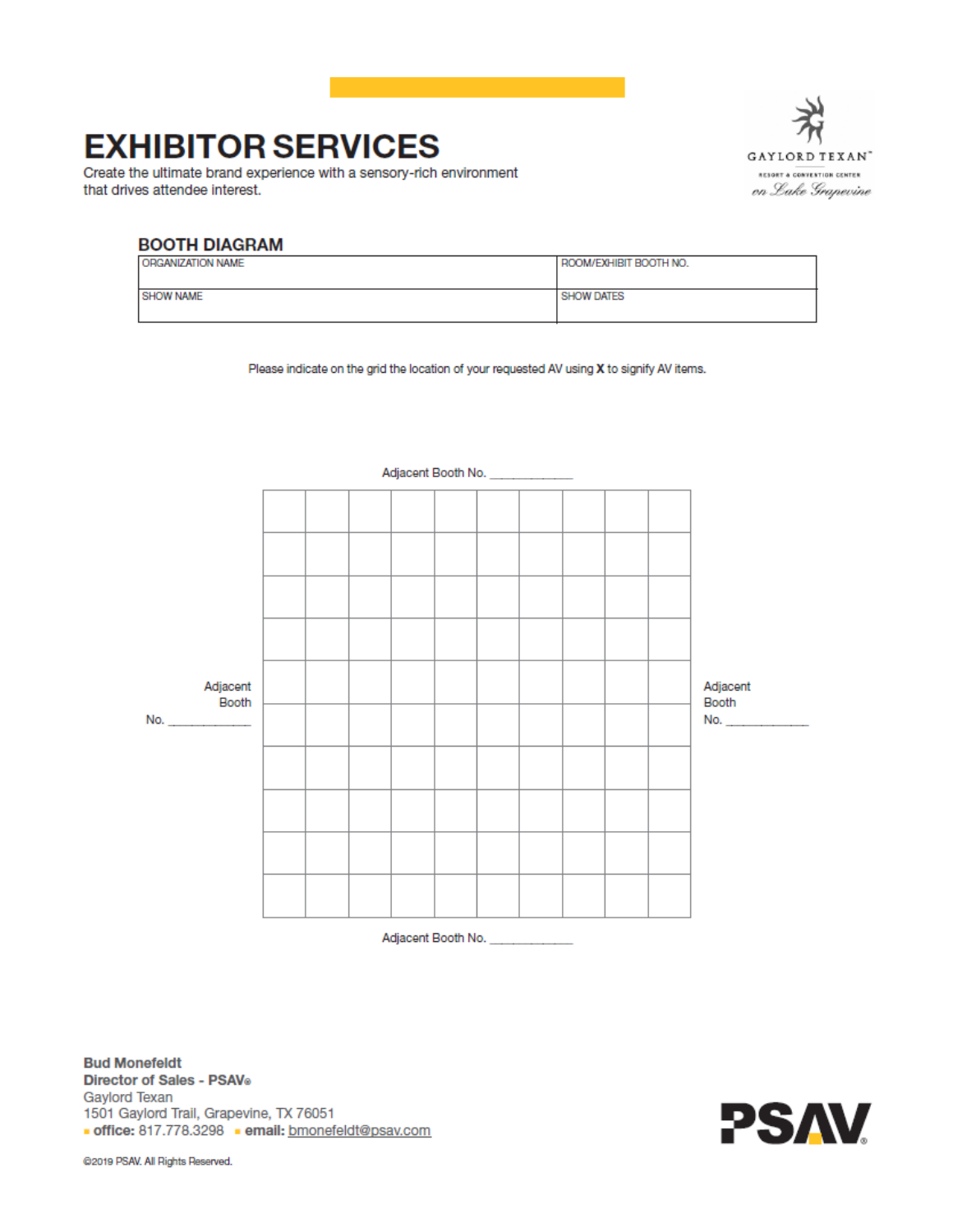|  | $\epsilon$ CREATIVE GREENERY    | <b>Show Name:</b> |
|--|---------------------------------|-------------------|
|  | <b>C</b> <sub>n</sub> OF DALLAS | <b>Show Date:</b> |



 *101C North Greenville Ave Ste. 440, Allen, TX 75002 Tel: 972-442-5592 Fax: 866-931-2437 Email[: Todd@dallasgreenery.com](mailto:Todd@dallasgreenery.com)*

| <b>Show Name:</b> |  |
|-------------------|--|
| <b>Show Date:</b> |  |
| Location:         |  |







|                   |                          | <b>FLOWERING PLANTS</b> |                   |               |
|-------------------|--------------------------|-------------------------|-------------------|---------------|
| <b>DESCRIBE</b>   | <b>COLOR</b>             | PRE-PAID                | <b>CONVENTION</b> | <b>AMOUNT</b> |
|                   |                          | <b>PRICE</b>            | <b>PRICES</b>     |               |
| <b>MUMS</b>       | White Lavender<br>Yellow | \$25.00                 | \$28.00           |               |
| <b>KALANCHOES</b> | Yellow<br>Pink<br>Red    | \$25.00                 | \$28.00           |               |
| <b>BROMELIAD</b>  | Pink<br>Red<br>Orange    | \$35.00                 | \$40.00           |               |





**GREEN PLANTS** HEIGHT TYPE SPECIFY PRE-PAID **PRICE**<br>\$28.00 **CONVENTION PRICE**<br>\$32.00 AMOUNT SMALL | Ferns | \$28.00 \$32.00 LARGE | Ferns | \$38.00 \$42.00 2-3' Palm, Arborcolla, Spath, Ficus Circle Preference | \$42.00 \$46.00 4' Palm, Ficus, Dracaena Circle Preference \$52.00 \$56.00 5' Palm, Ficus Circle Preference \$62.00 \$66.00 6' Palm, Ficus Circle Preference \$72.00 \$76.00<br>8' Palm, Ficus Circle Preference \$82.00 \$86.00 Palm, Ficus Circle Preference \$82.00 \$86.00

## **CONTAINER SELECTION**

| <b>DESCRIPTION</b>                      | <b>SPECIFY</b>    | <b>PRICE</b> |  |
|-----------------------------------------|-------------------|--------------|--|
| White<br><b>Wicker Baskets</b><br>Black | Circle Preference | Free         |  |
| Glass Bubble Bowl                       |                   | \$24.00      |  |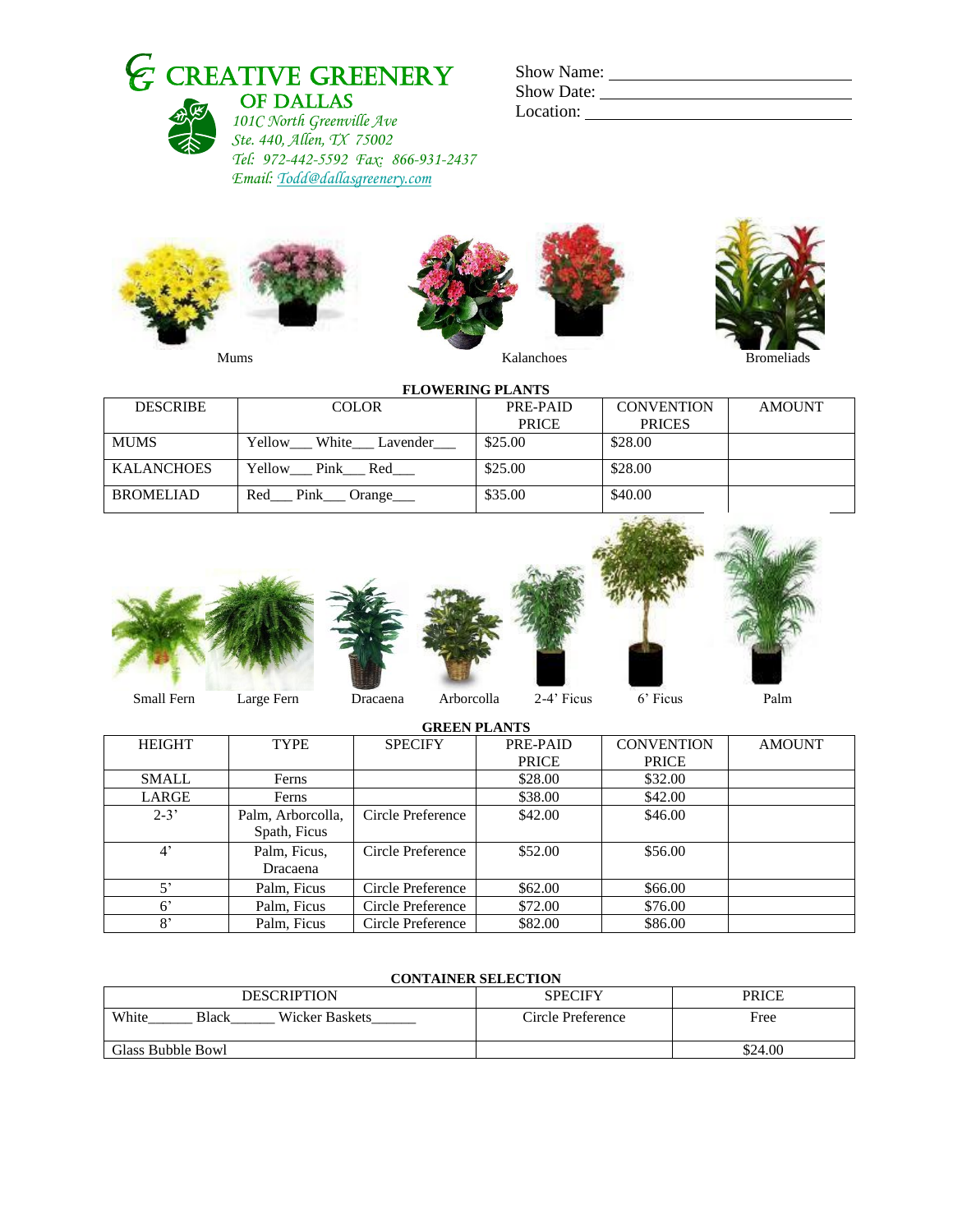



|                                   | <b>FRESH FLORAL ARRANGEMENTS</b> |              |                   |        |  |
|-----------------------------------|----------------------------------|--------------|-------------------|--------|--|
| <b>DESCRIPTION</b>                | <b>SPECIFY</b>                   | PRE-PAID     | <b>CONVENTION</b> | AMOUNT |  |
|                                   |                                  | <b>PRICE</b> | <b>PRICE</b>      |        |  |
| <b>Spring Floral Arrangements</b> | Circle One: Round                | \$70.00      | \$80.00           |        |  |
|                                   | or One-Sided                     |              |                   |        |  |
| <b>Exotic Tropical Floral</b>     |                                  | \$80.00      | \$90.00           |        |  |
| Arrangements                      |                                  |              |                   |        |  |

## **PAYMENT INFORMATION**

| Sub Total: Sales Tax (8.25%): Event Total:      |  |  |  |
|-------------------------------------------------|--|--|--|
| Payment Enclosed: Check: Visa M/C _____ AMX____ |  |  |  |
|                                                 |  |  |  |
|                                                 |  |  |  |
|                                                 |  |  |  |
| <b>COMPANY INFORMATION</b>                      |  |  |  |

| Booth#         |                              |
|----------------|------------------------------|
| Company:       | E-Mail:                      |
| Phone:         | Fax:                         |
| Address:       | Citv:                        |
| State:<br>Zip: | <b>Booth Representative:</b> |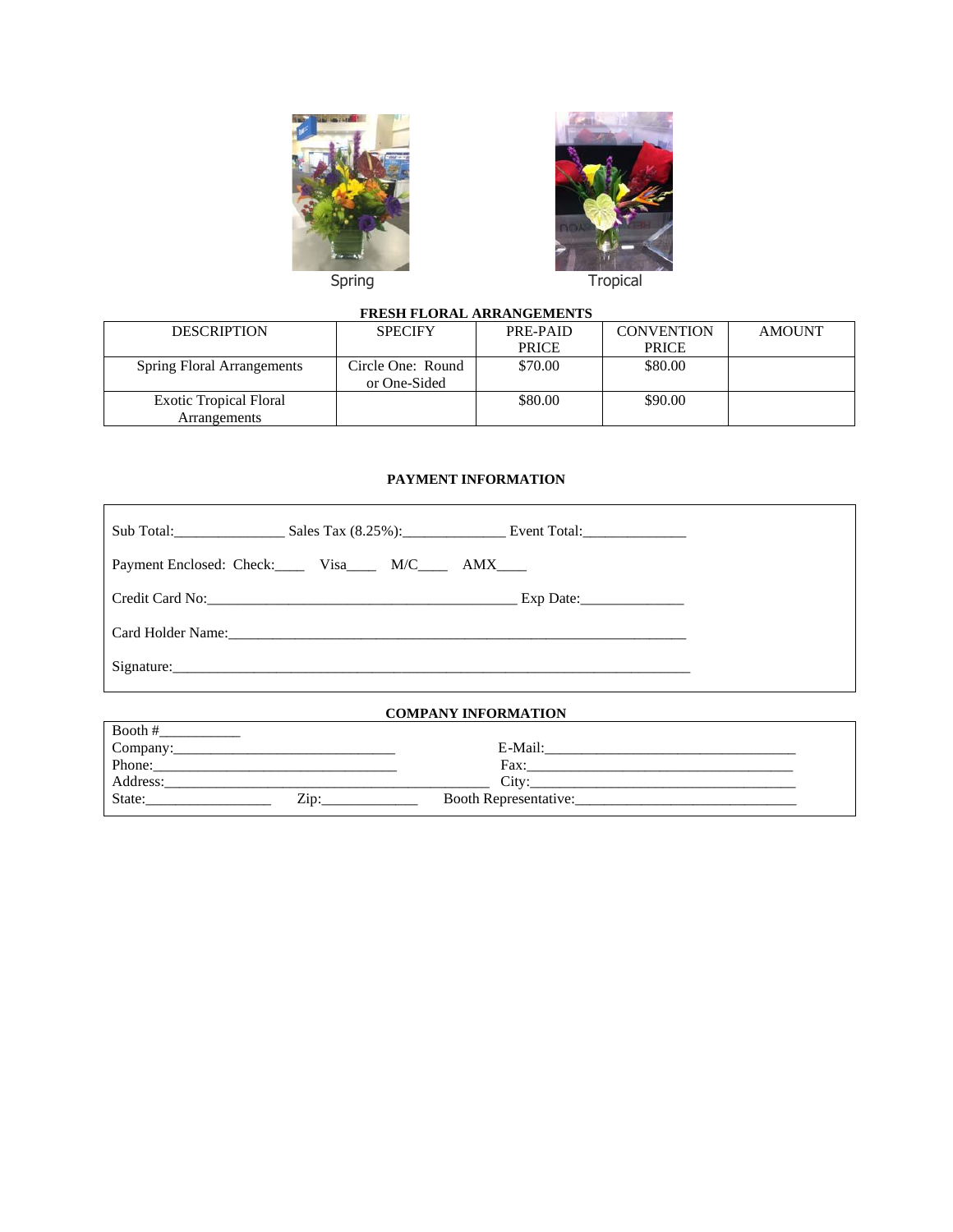



**Fire Prevention Division**

Email to TexanExhibitHall@GaylordHotels.com

# **VEHICLE DISPLAY PERMIT APPLICATION Required prior to any vehicle being moved inside a building.**

|                                                    | <b>OWNER AND CONTACT INFORMATION</b> |  |  |  |  |         |                 |                          |       |               |               |                |                  |  |
|----------------------------------------------------|--------------------------------------|--|--|--|--|---------|-----------------|--------------------------|-------|---------------|---------------|----------------|------------------|--|
| <b>Owner Name</b>                                  |                                      |  |  |  |  |         | Phone #         |                          |       |               |               | On<br>Site?    | Y<br>$\mathbf N$ |  |
| <b>Contact Person</b>                              |                                      |  |  |  |  | Phone # |                 |                          |       |               | On<br>Site?   | Y<br>${\bf N}$ |                  |  |
| <b>Owner Address</b>                               |                                      |  |  |  |  |         |                 |                          |       |               |               |                |                  |  |
|                                                    | Owner City, ST & Zip                 |  |  |  |  |         |                 |                          |       |               |               |                |                  |  |
|                                                    | <b>VEHICLE INFORMATION</b>           |  |  |  |  |         |                 |                          |       |               |               |                |                  |  |
| Make                                               |                                      |  |  |  |  |         | Model           |                          |       |               |               |                |                  |  |
| Year                                               |                                      |  |  |  |  |         | Color           |                          |       |               |               |                |                  |  |
|                                                    | Engine fuel type                     |  |  |  |  |         | Fuel tank level |                          |       | $\frac{1}{4}$ | $\frac{1}{2}$ | $\frac{3}{4}$  | Full             |  |
|                                                    | <b>EVENT INFORMATION</b>             |  |  |  |  |         |                 |                          |       |               |               |                |                  |  |
|                                                    | <b>Event Name</b>                    |  |  |  |  |         |                 | <b>Event</b> location    |       |               | Gaylord Texan |                |                  |  |
| Vehicle arrival date                               |                                      |  |  |  |  |         |                 | <b>Interior Location</b> |       |               |               |                |                  |  |
| Vehicle arrival time                               |                                      |  |  |  |  |         |                 | Vehicle move-out date    |       |               |               |                |                  |  |
|                                                    | <b>SPECIAL NOTES AND COMMENTS</b>    |  |  |  |  |         |                 |                          |       |               |               |                |                  |  |
|                                                    |                                      |  |  |  |  |         |                 |                          |       |               |               |                |                  |  |
|                                                    |                                      |  |  |  |  |         |                 |                          |       |               |               |                |                  |  |
|                                                    |                                      |  |  |  |  |         |                 |                          |       |               |               |                |                  |  |
|                                                    |                                      |  |  |  |  |         |                 |                          |       |               |               |                |                  |  |
|                                                    |                                      |  |  |  |  |         |                 |                          |       |               |               |                |                  |  |
|                                                    |                                      |  |  |  |  |         |                 |                          |       |               |               |                |                  |  |
| FIRE DEPARTMENT USE ONLY                           |                                      |  |  |  |  |         |                 |                          |       |               |               |                |                  |  |
| Approved:<br>Yes<br>No<br>Inspection Fee Required: |                                      |  |  |  |  |         |                 | Yes                      | No    | Amount:       |               |                |                  |  |
|                                                    | Authorized Signature:                |  |  |  |  |         |                 |                          | Date: |               |               |                |                  |  |